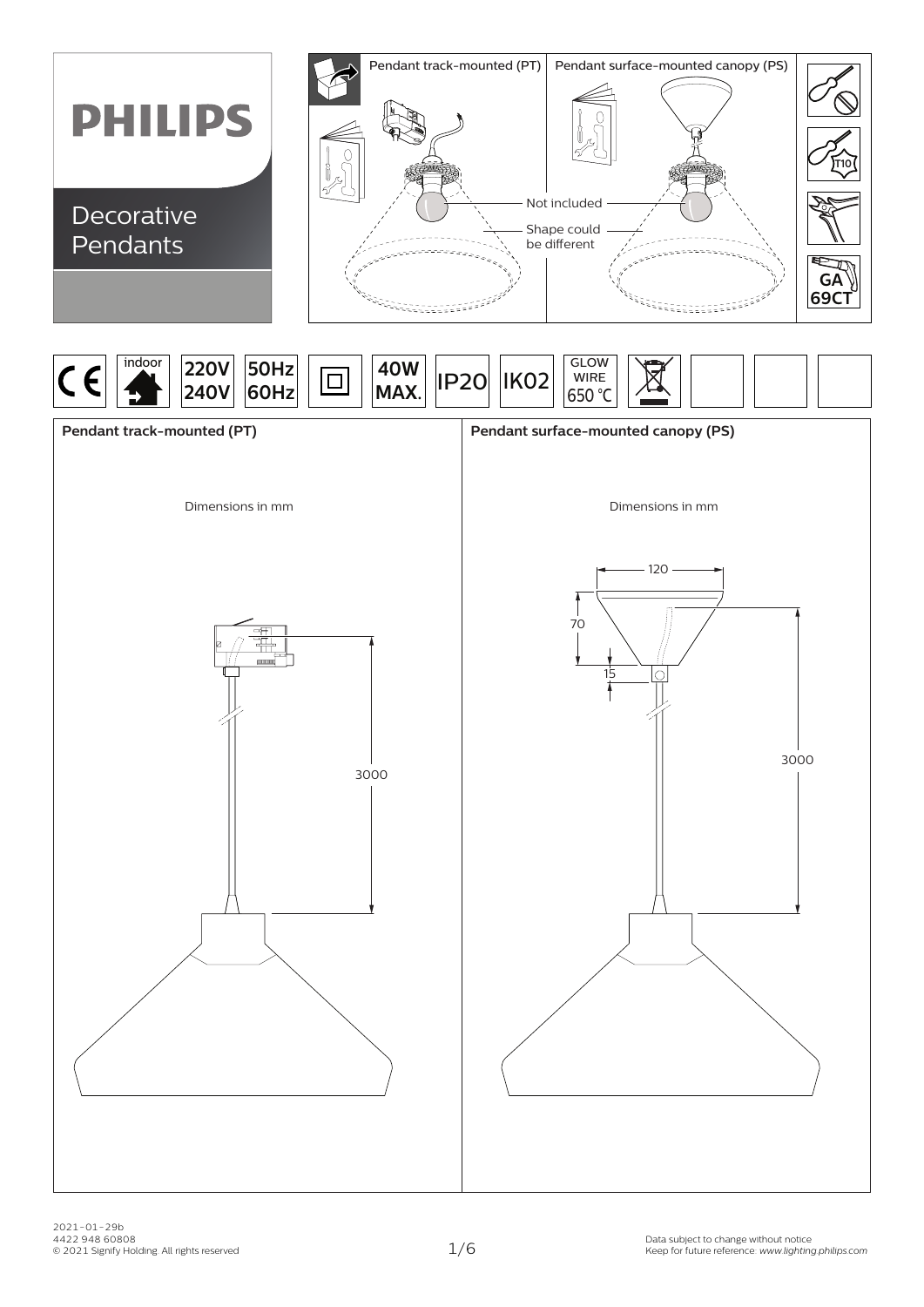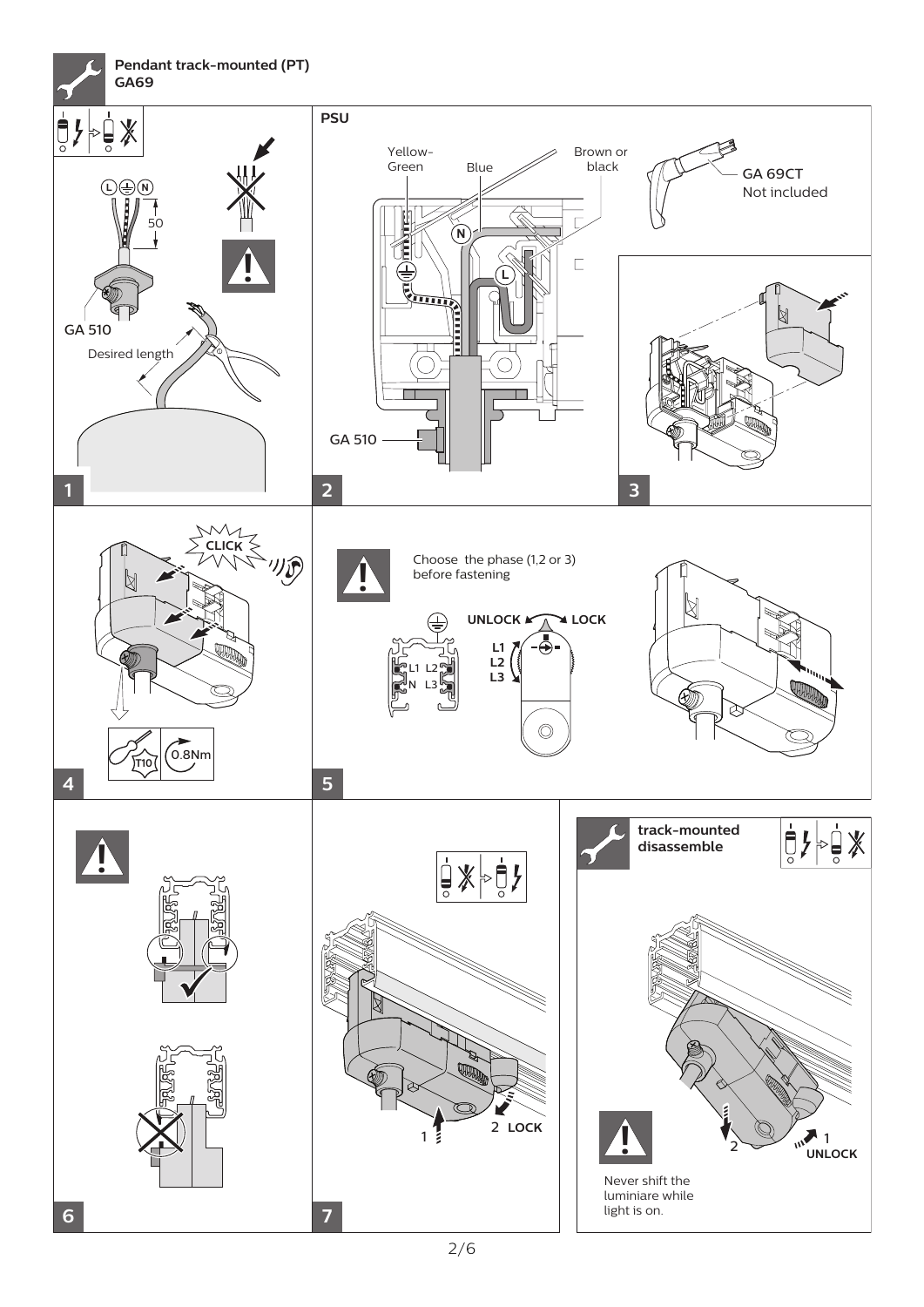

The luminaire shall be installed by a qualified electrician and wired in accordance with the latest IEE electrical regulations or the national requirements. The luminaire should only be installed indoors. latest IEE electrical regulations or the national requirements. The luminaire should only be installed indoors. - The luminaire shall be installed by a qualified electrician and wired in accordance with the

- MAX 40W: only use bulbs suitable for this product and keep within the specified wattage.
- In the luminaire only LED based lamps shall be used.
- This luminaire is not suitable for use as emergency lighting.

- If the external -exible cable or cord of this luminaire is damaged, it shall be exclusively replaced by the manufacturer or his service agent or a similar qualified person in order to avoid a hazard.

Maintain with a dry cloth duster, do not use abrasives or solvents. Avoid liquids on all parts. -

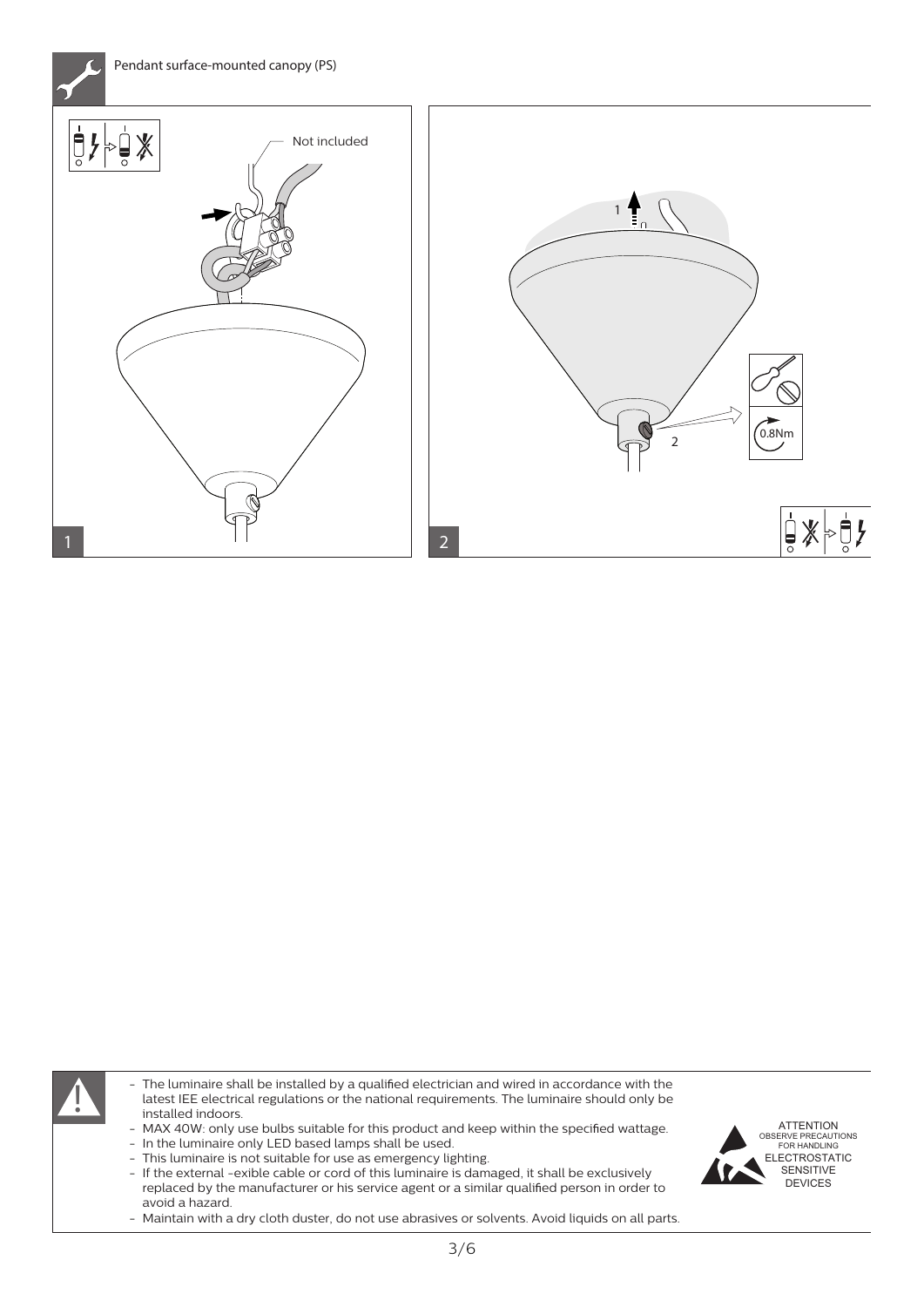- EN Storage, installation, use, operation and maintenance of the products needs to be performed exactly according the instructions in this manual and/or other instructions as may be provided by us to guarantee safe use of the product over its entire lifetime. Failure to adhere to these instructions will invalidate your entitlement to warranty. Bolts with indication of torque strength on the drawing need to be tightened using a calibrated torque wrench. Pre-assembled bolts need to be retightened again to the required torque specification to assure maximum strength over lifetime.
- ES El almacenamiento, instalación, uso, funcionamiento y mantenimiento de este producto debe realizarse exactamente según las instrucciones de este manual, así como otras instrucciones que le proporcionemos con el fin de garantizar un uso seguro del producto durante toda su vida útil. Si no se cumplen estas instrucciones, la garantía quedará anulada. Los tornillos con indicación de par de apriete en el dibujo, deben apretarse con una llave dinamométrica calibrada. Los tornillos del acoplamiento premontados deben reapretarse de nuevo con la especificación de par de apriete necesaria para garantizar una solidez máxima durante toda la vida útil de la luminaria.
- PT Para garantir uma utilizaçao segura do produto durante a respetiva vida útil, o armazenamento, a instalaçao, a utilizaçao, a operaçao e a manutençao dos produtos tem de ser efetuados exatamente de acordo com as instruçoes neste manual e/ou com outras instruçoes que possam ser fornecidas por nós. O incumprimento destas instruçoes irá invalidar o direito a garantia. Os parafusos com indicaçao do torque no esquema tem de ser apertados utilizando uma chave dinamométrica calibrada. Os parafusos pré-montados tem de ser novamente apertados de acordo com a especificaçao de torque necessário para garantir uma resistencia máxima durante a vida útil.
- DE Lagerung, Installation, Verwendung, Betrieb und Wartung der Produkte müssen genau nach den Anweisungen in dieser Anleitung und/oder anderen von uns zur Verfügung gestellten Anweisungen erfolgen, um eine sichere Verwendung des Produkts über seine gesamte Lebensdauer zu gewährleisten. Bei Nichtbeachtung dieser Hinweise erlischt Ihr Anspruch auf Gewährleistung. Schrauben mit Angabe der Drehmomente auf der Zeichnung müssen mit einem kalibrierten Drehmomentschlüssel angezogen werden. Vormontierte Schrauben müssen mit dem angegebenen Drehmoment nachgezogen werden, um eine maximale Festigkeit über die gesamte Lebensdauer zu gewährleisten.
- FR Le stockage, l'installation, l'utilisation et la maintenance des produits doivent être effectués conformément aux instructions de ce manuel et / ou d'autres instructions que nous fournissons afin de garantir une utilisation sure du produit pendant toute sa durée de vie. Le non-respect de ces instructions invalidera votre droit a la garantie. Les vis, dont les couples de serrage sont indiqués sur les schémas, doivent être serrés a l'aide d'une clé dynamométrique étalonnée. Les vis, préassemblés, doivent être resserrés a nouveau selon la spécification de couple de serrage requise afin d'assurer leur résistance maximale pendant toute leur durée de vie.
- IT La conservazione, l'installazione, l'uso, il funzionamento e la manutenzione dei prodotti devono essere eseguiti esattamente in base alle istruzioni contenute nel presente manuale e / o in altra documentazione fornita da noi per garantire la sicurezza del prodotto per l'intera durata del suo utilizzo. La mancata osservanza di queste istruzioni invalidera la garanzia. I bulloni con indicazione sull'intensita della coppia serraggio sul disegno devono essere serrati utilizzando una chiave dinamometrica calibrata. I bulloni pre-assemblati devono essere riserrati nuovamente secondo le specifiche di coppia richieste per assicurare la massima resistenza per tutta la durata.
- NL Om een veilig gebruik van dit product gedurende zijn hele levensduur te garanderen, dient het opslaan, installeren, gebruiken, bedienen en onderhouden ervan exact te worden uitgevoerd in overeenstemming met de instructies in deze handleiding en/of andere door ons geleverde instructies. Niet opvolgen van deze instructies maakt uw garantieaanspraken ongeldig. Bouten waarvan in de tekening het aanhaalkoppel is vermeld, dienen te worden vastgezet met behulp van een momentsleutel. Voorgeassembleerde bouten dienen opnieuw te worden aangehaald tot het vereiste koppel om maximale strekte gedurende de hele levensduur te waarborgen.
- DA Opbevaring, installation, brug, betjening og vedligeholdelse af produkterne ma kun udfores ifolge instruktionerne i denne vejledning og/eller eventuelle ovrige instruktioner fra Philips Lighting for at garantere sikker brug af produktet i hele dets levetid. Hvis disse instruktioner ikke folges, bortfalder produktgarantien. Bolte/skruer med angivet spa ndingsmoment pa tegningen skal spa ndes med en indstillet momentnogle. Fa rdigsamlede bolte/skruer skal efterspa ndes i henhold til det specificerede moment for at sikre maksimal fastgorelse i hele produktets levetid.
- SE Förvaring, installation, användning, drift och underhall av produkterna maste utföras enligt instruktionerna i denna handbok och/ eller andra instruktioner som kan tillhandahallas av oss för att garantera säker användning. Om instruktioner inte följs frangar man produktgarantin. Skruvar där vridmoment anges pa ritningen maste dras at med en kalibrerad skiftnyckel. Förmonterade skruvar maste dras at igen med angivet vridmoment för att säkerställa högsta styrka under livslängden.
- NO Oppbevaring, montering, bruk, drift og vedlikehold av produktene ma utfores noyaktig i samsvar med instruksjonene i denne handboken og/eller andre instruksjoner vi matte gi for a garantere sikker bruk av produktet i hele dets levetid. Hvis instruksjonene ikke folges, bortfaller garantien. Bolter med angivelse av dreiemoment pa tegningen ma strammes med en kalibrert momentnokkel. Ferdigmonterte bolter ma strammes pa nytt til pakrevd dreiemoment for a sikre maksimal styrke i hele produktets levetid.
- FI Tuotteiden asennuksessa, käytössä ja huollossa on noudatettava tarkoin tässä käyttöoppaassa tai muissa toimittamissamme ohjemateriaaleissa annettuja ohjeita. Tämä varmistaa tuotteen turvallisen toiminnan koko sen käyttöiän ajan. Näiden ohjeiden noudattamatta jättäminen mitätöi kaikki oikeutesi takuukorvauksiin. Pultit, joille on asennusohjeessa ilmoitettu tietty kiristystiukkuus, on kiristettävä kalibroidulla momenttiavaimella. Esiasennetut pultit on kiristettävä ilmoitettuun kiristystiukkuuteen koko käyttöiän mittaisen kestävyyden varmistamiseksi.
- HU A termékek tárolását, telepítését, használatát, üzemeltetését és karbantartását pontosan a jelen kézikönyvben és / vagy az általunk biztosított egyéb utasításoknak megfelelően kell elvégezni, hogy garantáljuk a termék biztonságos használatát az élettartama alatt. Ezen utasítások be nem tartása érvényteleníti a jótállási jogát. A rajzon a nyomaték-erősséggel jelzett csavarokat meg kell húzni egy kalibrált nyomatékkulccsal. Az előre összeszerelt csavarokat újra meg kell húzni a szükséges nyomaték specifikációhoz, hogy biztosítsák a maximális szilárdságot az élettartam során.
- PL Przechowywanie, instalacja, użytkowanie, obsługa i konserwacja produktów musi odbywać się ściśle według wytycznych zawartych w niniejszej instrukcji i / lub w innych instrukcjach, które dołączamy aby zagwarantować bezpieczne użytkowanie produktu przez cały okres eksploatacji. Nieprzestrzeganie tych instrukcji może spowodować utratę prawa do gwarancji. Śruby, przedstawione na rysunku wskazującym siłę momentu dokręcania, muszą być dokręcone za pomocą kalibrowanego klucza dynamometrycznego. Aby zapewnić maksymalną wytrzymałość w całym okresie użytkowania, wstępnie zamontowane śruby należy dokręcić zgodnie z wymaganą specyfikacją momentu dokręcenia.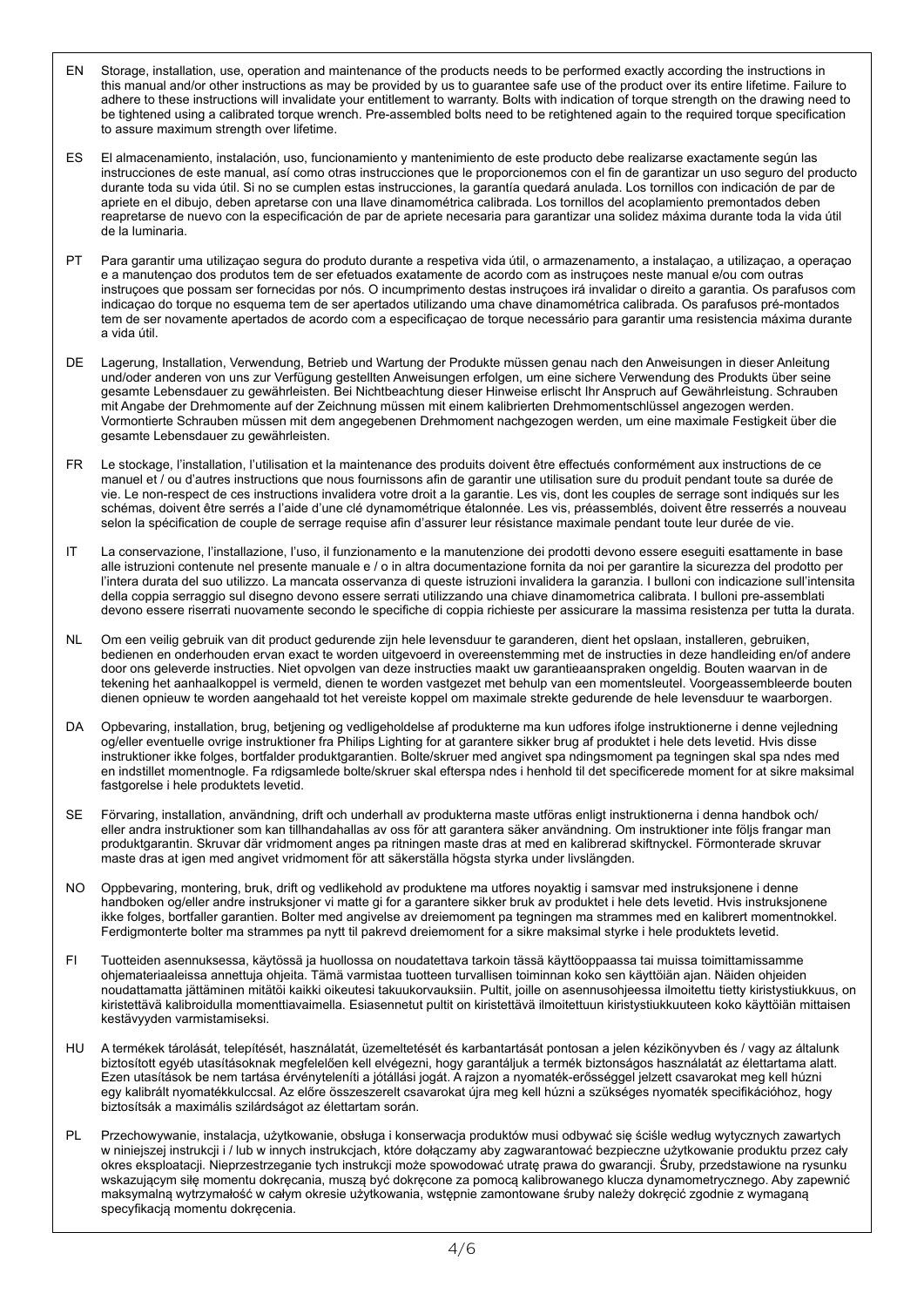- RO Depozitarea, instalarea, utilizarea, operarea și întreșinerea produselor trebuie să fie efectuate exact în conformitate cu instrucșiunile din acest manual și/sau cu alte instrucșiuni care pot fi furnizate de noi pentru a garanta utilizarea în siguranșă a produsului, pe întreaga durată de viașă a acestuia. Nerespectarea acestor instrucșiuni vă va anula dreptul la garanșie. Șuruburile care au cuplul de strângere indicat pe desen, trebuie să fie strânse cu ajutorul unei chei dinamometrice calibrate. Șuruburile preasamblate trebuie să fie strânse din nou la specificașia de cuplu cerută, pentru a asigura rezistenșa maximă pe întreaga durată de viașă.
- CS Při uchovávání, montáži, používání a údržbě produktů je třeba postupovat přesně podle pokynů v této příručce a dalších našich případných pokynů, které zajišťují bezpečné používání produktů po celou dobu jejich životnosti. Když tyto pokyny dodržovat nebudete, přijdete o záruku. Šrouby, které mají na výkresu uveden utahovací moment, je třeba utahovat zkalibrovaným momentovým klíčem. Předem namontované šrouby je třeba dotáhnout požadovaným momentem, aby po dobu životnosti produktu držely na místě.
- TR Ürünlerin saklanması, kurulumu, kullanımı, çalıştırılması ve bakımı, ürünün kullanım ömrü boyunca güvenli kullanımının sağlanması amacıyla tam olarak bu kılavuzdaki ve / veya tarafımızdan sağlanan diğer talimatlara uygun biçimde gerçekleştirilmelidir. Söz konusu talimatlara uyulmaması, ürünle ilgili garanti hakkınızı geçersiz kıllar. Teknik çizimde yanında sıkkma torku değeri belirtilen cıvatalar kalibre edilmiş bir tork anahtarı kullanılarak sıkılmalıdır. Önceden takılmış olarak gelen cıvataların da belirtilen tork değerine uygun biçimde yeniden sıkılması, kullanım ömrü boyunca maksimum dayanıklılığın sağlanması açısından önemlidir.
- ВG Съхранението, инсталирането, употребата, експлоатацията и поддръжката на продуктите трябва да се извършват точно в съответствие с yкaзaнията в това ръководство и / или други инструкции, които могат да бъдат предоставени от нас, за да ce гарантира безопаснa yпoтpeбa на продукта през целия му експлоатационен живот. Hecпaзвaнeтo на тези yкaзaния ще обезсили Baщетo право на гаранция. Болтовете с индикация за силата на въртящия момент на чертежа трябва да бъдат затегнати с помощта на калибриран гаечен ключ. Предварително сглобените болтове трябва да бъдат отново затегнати дo изиcквaнатa спецификация на въртящия момент, за да осигурят максимална якoст по врeмe на eкcплoaтaциoнняи живот.
- EL Η αποθήκευση, η εγκατάσταση, η χρήση, η λειτουργία και η συντήρηση των προϊόντων πρέπει να γίνεται ακριβώς σύμφωνα με τις οδηγίες του παρόντος εγχειριδίου ή / και τις άλλες οδηγίες που ενδεχοµένως να παρασχεθούν, προκειµένου να είναι εγγυηµένη η ασφαλής χρήση του προϊόντος για ολόκληρη τη διάρκεια ζωής του. Η µη εφαρµογή αυτών των οδηγιών θα ακυρώσει τα δικαιώµατά σας στο πλαίσιο της εγγύησης. Οι βίδες µε ένδειξη τιµής ροπής σύσφιξης στο σχέδιο θα πρέπει να σφίχτούν µε τη χρήση ενός βαθµονοµηµένου ροπόκλειδου. Οι προ-συναρµολογηµένες βίδες πρέπει να σφίχθούν και πάλι ηε τηv απαιτούµενεvη τιµή ροπής σύσφιξης, προκειµένου να διασφαλιστεί η µέγιστη ισχύς σε όλη τη διάρκεια ζωής.
- RU Чтобы гарантировать безопасное использование этого изделия на протяжении всего соответствующего срока службы, его хранение, установку, использование, эксплуатацию и обслуживание необходимо осуществлять в точном оответствии с приведенными в настоящем руководстве инструкциями и (или) иным инструкциями, которые могут быть редоставлены нами. Несоблюдение этих инструкций приведет к потере прав на гарантию. Болты, для которых на чертеже указан крутящий момент, необходимо затягивать калиброванным динамометрическим ключом. Для обеспечения максимальной прочности изделия в течение всего срока службы болты, завинченные в ходе предварительной сборки, необходимо подтянуть до указанного момента.
- SK Uskladnenie, inštalácia, používanie a údržba produktov je potrebné postupovať presne podľa pokynov v manuáli a/alebo iných nami poskytnutých pokynov, ktoré zaisťujú bezpečné používanie produktu počas celej doby životnosti. Nedodržaním týchto pokynov sa ruší záruka. Skrutky s naznačenou silou utiahnutia, musia byť uťahované kalibrovaným momentovým kľúčom. Vopred namontované skrutky musia byť znovu utiahnuté podľa požadovanej špecifikácie, aby komponenty držali na mieste počas celej životnosti.
- HR Pohranjivanje, instaliranje, uporaba, korištenje i održavanje proizvoda treba se vršiti točno u skladu s uputama u ovom priručniku i/ili s drugim uputama osiguranim s naše strane kako bi se jamčila sigurna uporaba proizvoda kroz cijeli radni vijek. Nepoštivanje ovih uputa poništava vaše pravo na jamstvo. Vijci s indiciranim momentom zatezanja na nacrtu trebaju biti učvršćeni korištenjem zateznog alata s kalibriranim momentom zatezanja. Također i već učvršćeni vijci trebaju biti dotezani do specificiranog zateznog momenta kako bi se osigurala učvršćenost tijekom cijelog radnog vijeka.
- LT Produktų saugojimas, montavimas, naudojimas, eksploatavimas ir priežiūra turi būti atlikti tiksliai pagal instrukcijas, pateiktas šiame vadove ir (arba) kitas instrukcijas, kurias mes galime pateikti, kad garantuotume saugų gaminio naudojimą per visą jo eksploatavimo laiką. Jei nesilaikysite šių instrukcijų nurodymų bei reikalavimų, jūsų teisė į garantiją bus panaikinta ir nebegalios. Varžtai, nurodantys sukimo momento stiprumą brėžinyje, turi būti užveržti naudojant kalibruotą sukimo momento veržliaraktį. Iš anksto sumontuotus varžtus reikia vėl priveržti iki reikiamo sukimo momento, kad būtų užtikrintas maksimalus tvirtumas per visą eksploatavimo laiką.
- LV Izstrādājumu uzglabāšana, uzstādīšana, lietošana un apkope jāveic precīzi saskaņā ar šajā rokasgrāmatā sniegtajām instrukcijām un / vai citām instrukcijām, kuras mēs varam piedāvāt, lai garantētu produkta drošu lietošanu visā tā darbības laikā. Neievērojot šos norādījumus, jūsu tiesības uz garantiju tiek anulētas. Bultskrūves ar norādi uz griezes stiprumu zimējumos jābūt pieskrūvētam izmantojot kalibrētu griezes atslēgu. Iepriekš samontētās skrūves ir atkal jāpievelk līdz vajadzīgajai griezes specifikācijai, lai nodrošinātu maksimālu pieguli visā ekspluatācijas laikā.
- ET Toodete ladustamine, paigaldamine, kasutamine, käitamine ja hooldus tuleb läbi viia täpselt vastavalt selle juhendi juhistele ja/või muudele meie poolt pakutavatele juhistele, et tagada toote ohutu kasutamine kogu selle toote eluaja jooksul. Nende juhiste mittejärgimine kaotab teie õiguse garantiile. Poldid, millel on joonisel toodud pöördemomendi tugevus, tuleb pingutada kalibreeritud pöördemoment mutrivõtme abil. Eelnevalt kinnitatud poldid tuleb uuesti pingutada vastavalt nõutavale pöördemomendi spetsifikatsioonile, et tagada maksimaalne kinnituse tugevus kogu eluea jooksul.
- SL Skladiščenje, namestitev, uporaba, delovanje in vzdrževanje izdelkov mora biti natančno izvedeno v skladu z navodili v tem priročniku in / ali drugimi navodili za zagotovitev varne uporabe izdelka skozi celotno življenjsko dobo. V primeru neupoštevanja teh navodil, se lahko razveljavi pravica do garancije. Vijake, ki imajo označen navor, je potrebno zategniti s kalibriranim navornim ključem. Vijake, ki so že sestavljeni, je potrebno znova priviti v skladu z zahtevanim navorom, da je zagotovljena maksimalna moč skozi življenjsko dobo.